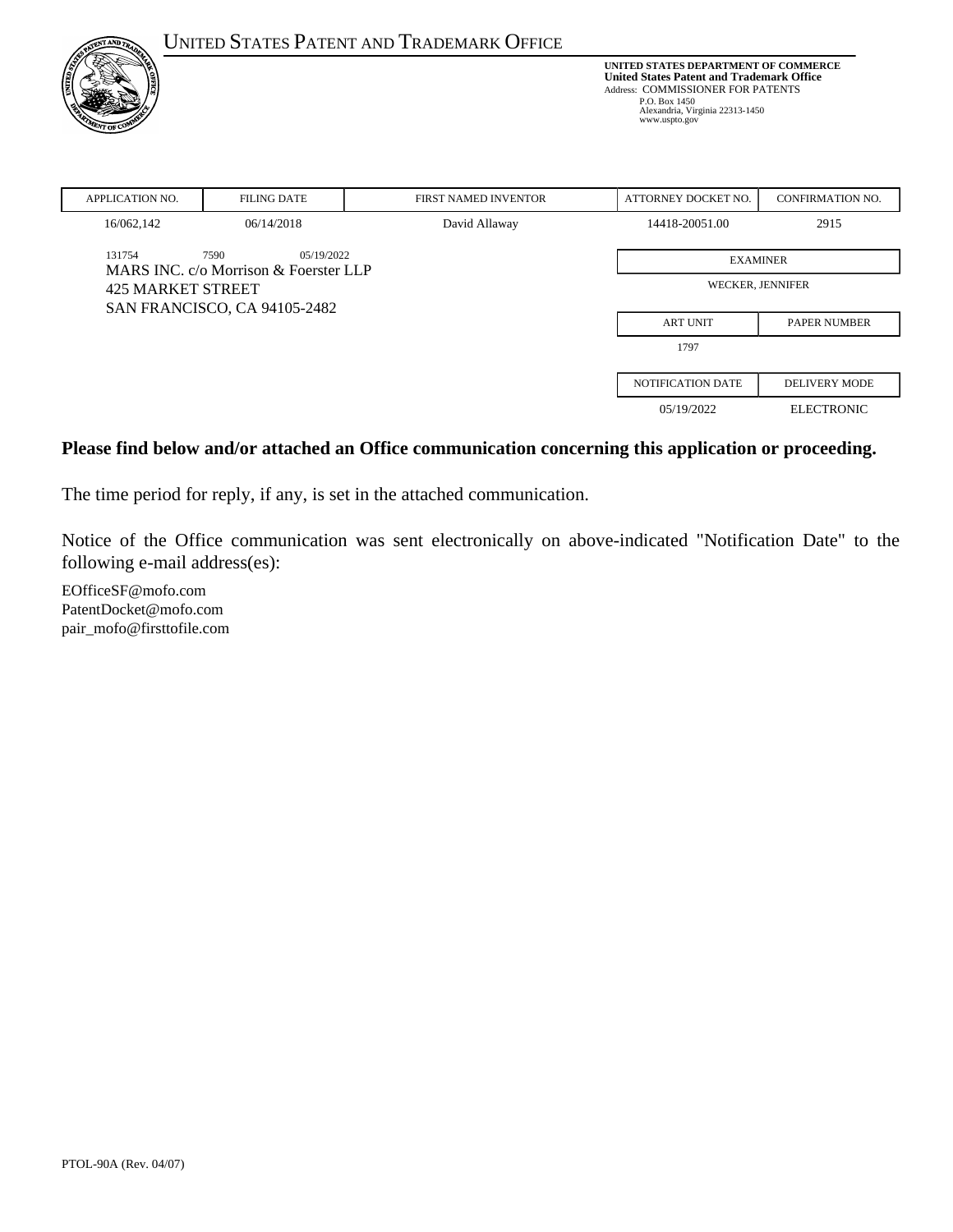### UNITED STATES PATENT AND TRADEMARK OFFICE

## BEFORE THE PATENT TRIAL AND APPEAL BOARD

*Ex parte* DAVID ALLAWAY and ADRIAN HEWSON-HUGHES

Appeal 2021-002898 Application 16/062,142 Technology Center 1700

Before JAMES C. HOUSEL, DONNAM. PRAISS, and HUNG H. BUI, *Administrative Patent Judges.*

PRAISS, *Administrative Patent Judge.*

# DECISION ON APPEAL

# STATEMENT OF THE CASE

Pursuant to 35 U.S.C. § [1](#page-1-0)34(a), Appellant<sup>1</sup> appeals from the Examiner's decision to reject claims 1–6. We have jurisdiction under 35 U.S.C. § 6(b).

We AFFIRM.

 $\overline{a}$ 

<span id="page-1-0"></span><sup>&</sup>lt;sup>1</sup> "Appellant" refers to "applicant" as defined in 37 C.F.R. § 1.42(a). Appellant identifies the real party in interest as MARS, Incorporated. Appeal Br. 2.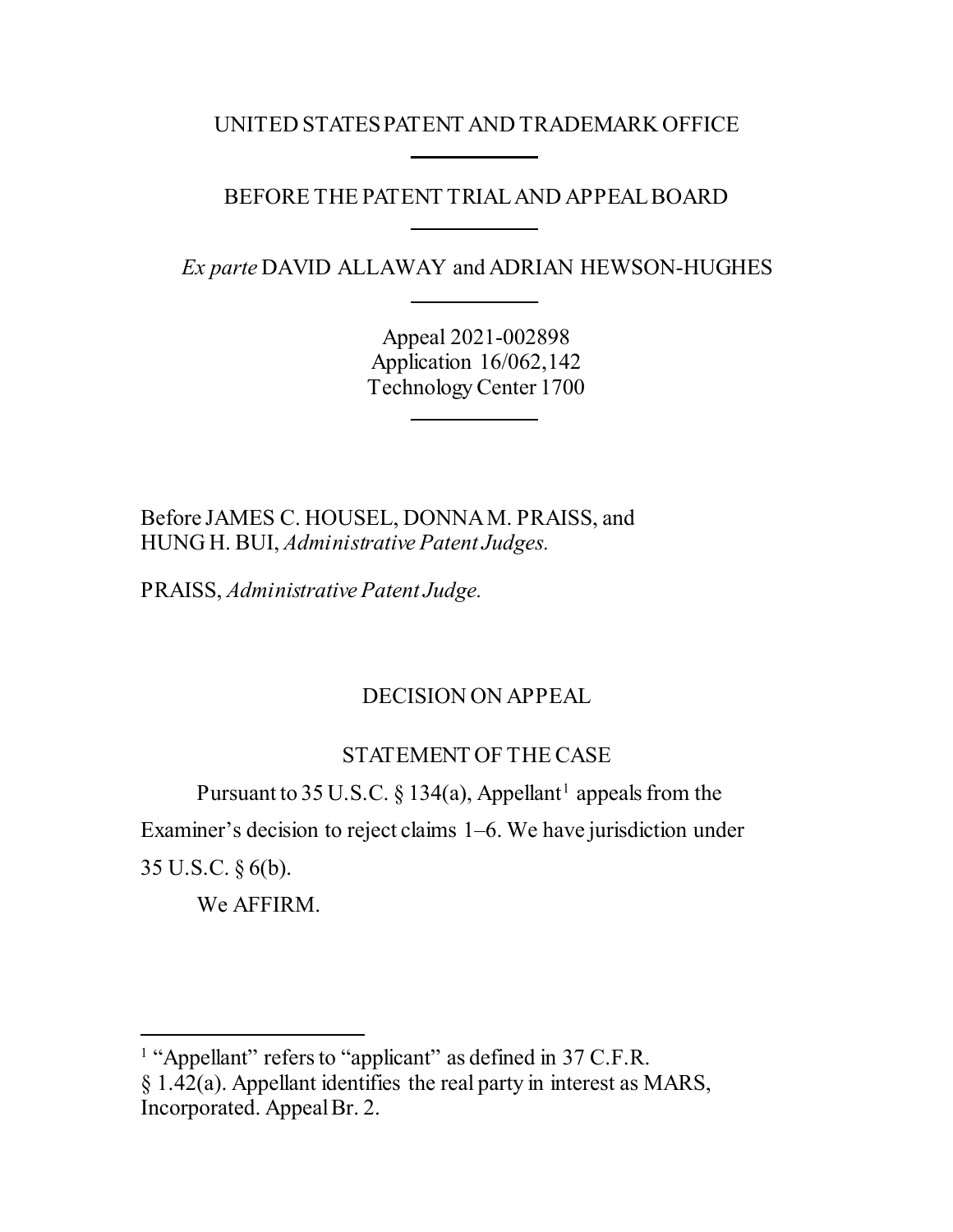# CLAIMED SUBJECT MATTER

The claims are directed to a method of screening a food product for increasing blood levels of margaric acid in a cat. Claim 1, reproduced below, is illustrative of the claimed subject matter:

1. A method of screening a foodstuff comprising:

(a) preparing a foodstuff comprising i) one or more of aspartic acid, serine, glutamic acid, glycine, alanine and praline, and ii) one or more of myristic acid, palmitic acid, stearic acid, palmitoleic acid, oleic acid and linolenic acid, the foodstuff further comprising a protein to fat ratio of 1:0.27 to 1:0.63 on a gram:gram as fed or dry matter basis;

(b) feeding a cat the foodstuff, and

(c) measuring the level of margaric acid in a blood sample from the cat before and after feeding the foodstuff,

wherein an increase in endogenous margaric acid levels post-prandially is indicative of a foodstuff effective to prevent or reduce the risk of coronary heart disease, type 2 diabetes and/or inflammation in the cat.

## REFERENCES

The prior art relied upon by the Examiner is:

| <b>Name</b>      | <b>Reference</b>                                                                                                                                                                   | Date          |
|------------------|------------------------------------------------------------------------------------------------------------------------------------------------------------------------------------|---------------|
| <b>Stallings</b> | US 2003/0086869 A1                                                                                                                                                                 | May 8, 2003   |
| Sunvold          | US 2010/0303978 A1                                                                                                                                                                 | Dec. 2, 2010  |
| Hu               | US 2012/0122981 A1                                                                                                                                                                 | May 17, 2012  |
| Hewson-Hughes    | US 2014/0044825 A1                                                                                                                                                                 | Feb. 13, 2014 |
| Jenkins          | A Review of Odd-Chain Fatty<br>Acid Metabolism and the Role of<br>Pentadecanoic Acid (C15:0) and<br>Heptadecanoid Acid (C17:0) in<br>Health and Disease,<br>20 Molecules 2425–2444 | Jan. 30, 2015 |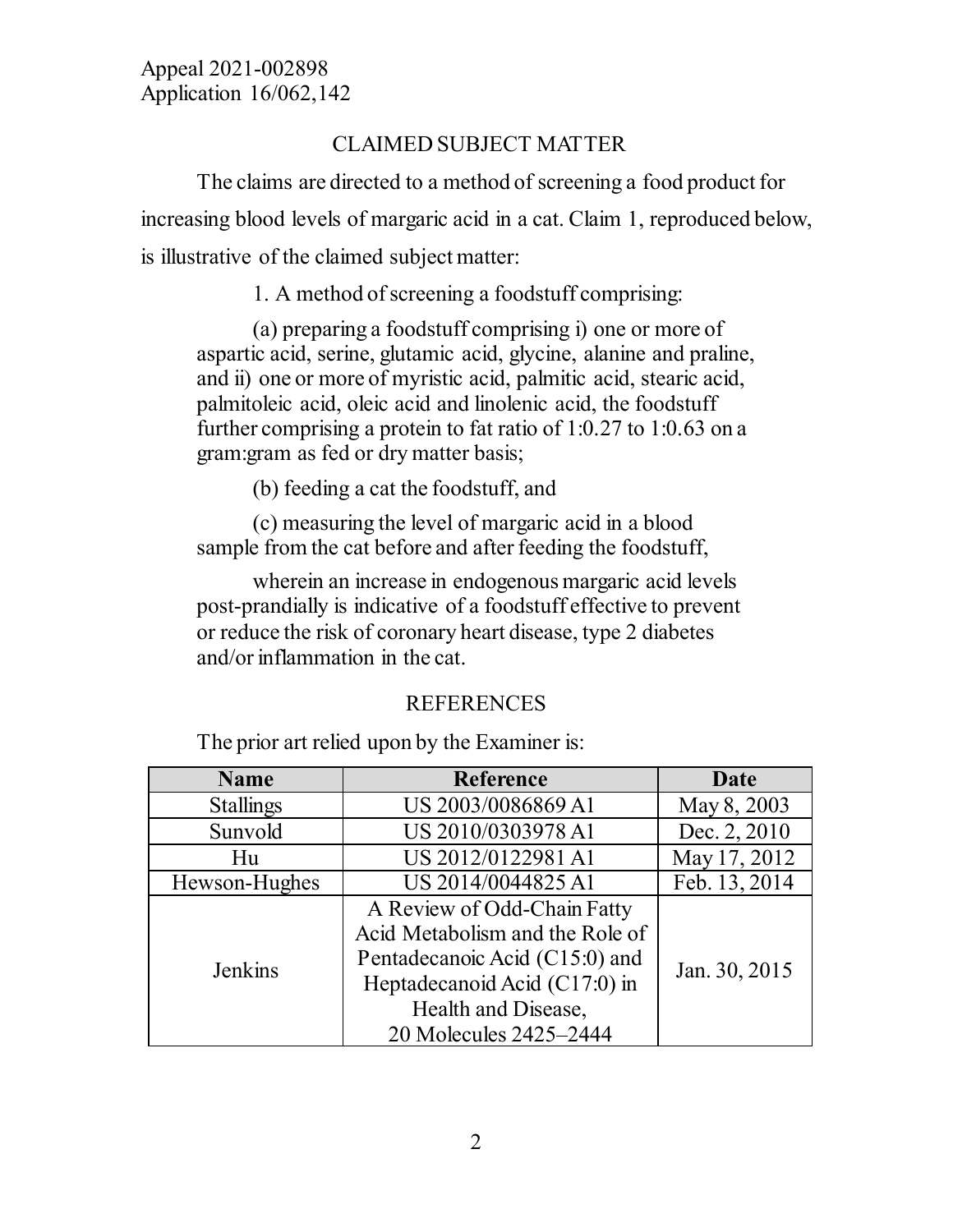$\overline{a}$ 

#### REJECTIONS

The Examiner maintains the following rejections: [2](#page-3-0)

| <b>Claims</b> | 35 U.S.C. § | <b>Reference(s)/Basis</b>                   |
|---------------|-------------|---------------------------------------------|
|               |             | Eligibility                                 |
| $1, 3-6$      | 103         | Hewson-Hughes, Jenkins,<br>Sunvold          |
|               | 103         | Hewson-Hughes, Jenkins,<br><b>Stallings</b> |

### OPINION

## *Eligibility of Claims 1–6*

Appellant argues the claims together. Appeal Br. 6–15. Therefore, we confine our discussion to claim 1, which we select as representative. Claims 2–6 stand or fall with claim 1. *See* 37 C.F.R. § 41.37(c)(1)(iv).

## *Statutory Subject Matter/Revised Guidance Step 1*

An invention is patent-eligible if it claims a "new and useful process, machine, manufacture, or composition of matter." 35 U.S.C. § 101. We agree with the Examiner that claim 1 recites a "method," which is within a statutory category of a process. *See* 35 U.S.C. § 101; Final Act. 4.

### *Alice Step One/Revised Guidance Step 2A, Prong One*

"The [United States Supreme] Court has long held that [35 U.S.C. § 101] contains an important implicit exception. '[L]aws of nature, natural

<span id="page-3-0"></span><sup>&</sup>lt;sup>2</sup> The Examiner withdrew the alternative rejection of claims 1 and  $3-6$  under 35 U.S.C. § 103 over Hewson-Hughes and Sunvold in combination with Hu (US 2012/0122981 A1, pub. May 17, 2012). Ans. 12; Final Act. 12.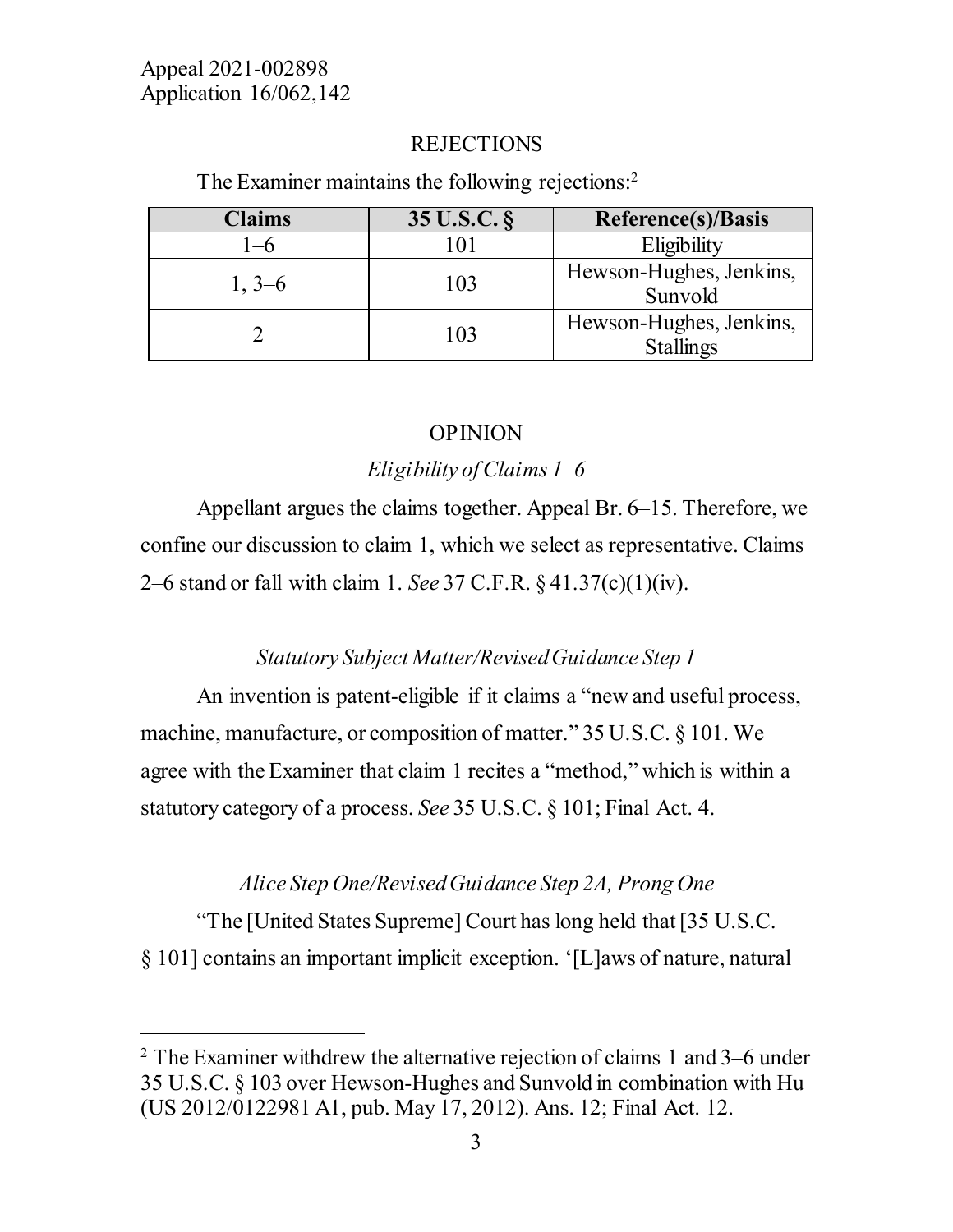phenomena, and abstract ideas' are not patentable." *Mayo Collaborative Servs. v. Prometheus Labs., Inc.*, 566 U.S. 66, 77–78 (2010) (quoting *Diamond v. Diehr*, 450 U.S. 175, 185 (1981)); *Alice Corp. v. CLS Bank Int'l*, 573 U.S. 208, 216 (2014). In determining whether a claim falls within an excluded category, we are guided by the Court's two-part framework, described in *Alice/Mayo*. *Alice*, 573 U.S. at 217–18 (citing *Mayo*, 566 U.S. at 75–77).

First, we determine whether a patent claim is "directed to" a patentineligible concept. *See Alice*, 573 U.S. at 217. If the claim is "directed to" a law of nature, natural phenomena, or abstract idea, we turn to the second step of the *Alice* and *Mayo* framework, where "we must examine the elements of the claim to determine whether it contains an 'inventive concept' sufficient to 'transform' the claimed [judicial exception] into a patent-eligible application." *Alice*, 573 U.S. at 221 (internal quotation marks omitted). There is no need to proceed to the second step, however, if the first step of the *Alice/Mayo* test yields a determination that the claim is directed to patent-eligible subject matter.

The Federal Circuit has described the *Alice* step-one inquiry as looking at the "focus" of the claims, their "character as a whole," and the *Alice* step-two inquiry as looking more precisely at what the claim elements add—whether they identify an "inventive concept" in the application of the ineligible matter to which the claim is directed. *See Elec. Power Grp., LLC v. Alstom S.A.*, 830 F.3d 1350, 1353 (Fed. Cir. 2016); *Enfish*, *LLC v. Microsoft Corp.,* 822 F.3d 1327, 1335–36 (Fed. Cir. 2016); *Internet Patents Corp. v. Active Network, Inc.*, 790 F.3d 1343, 1346 (Fed. Cir. 2015).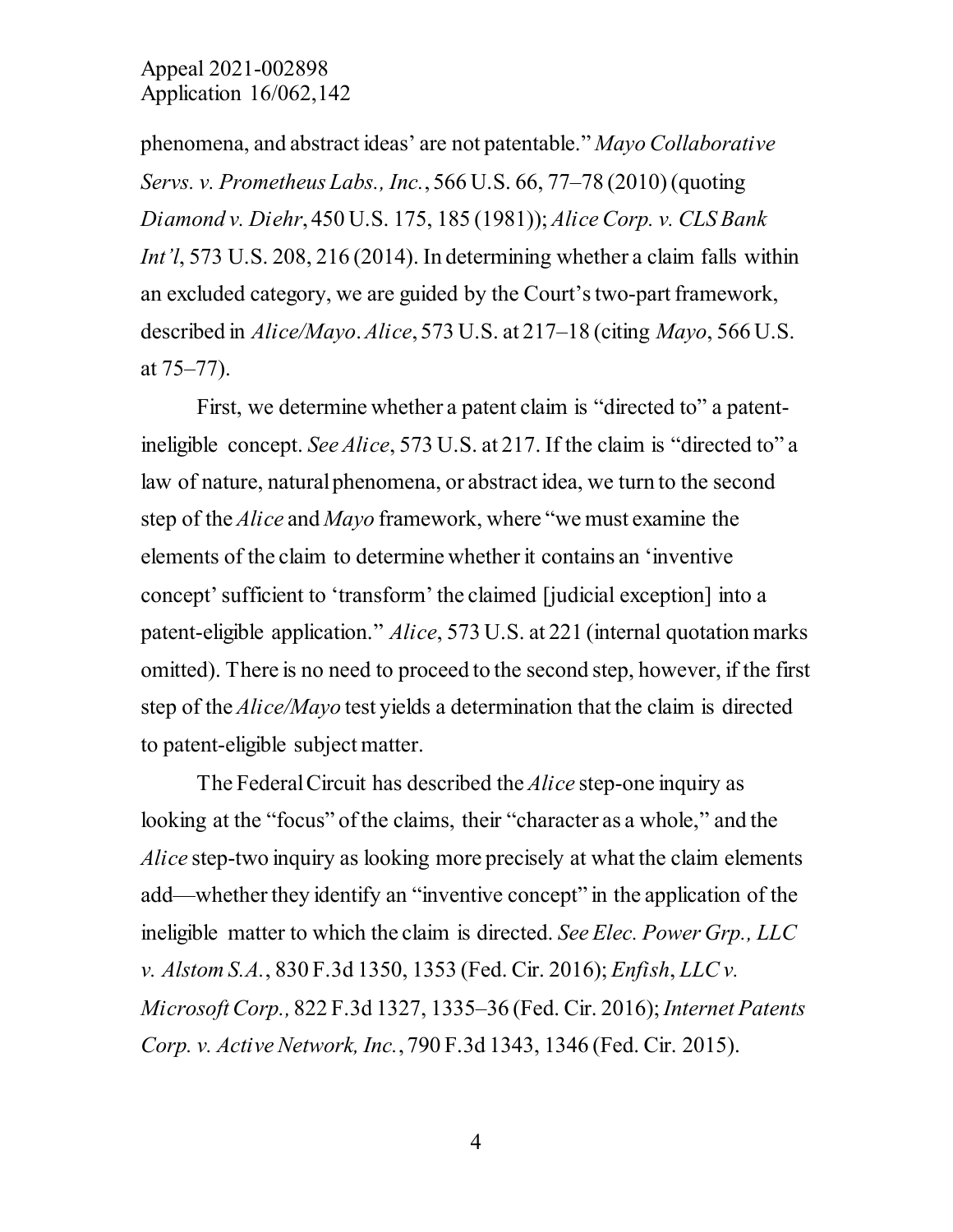$\overline{a}$ 

In an effort to achieve clarity and consistency in how the Office applies the Supreme Court's two-step framework, the U.S. Patent and Trademark Office (USPTO) published revised guidance on the application of § 101. 2019 Revised Patent Subject Matter Eligibility Guidance, 84 Fed. Reg. 50 ("Revised Guidance") effective as of January 7, 2019. Under the Revised Guidance, and further guidance issued on October 17, 2019, [3](#page-5-0) clarifying the Revised Guidance ("October 2019 Update"), only if a claim (1) recites a judicial exception and (2) does not integrate that exception into a practical application, do we then look, under Step 2B, to whether the claim: (1) "adds a specific limitation beyond the judicial exception that is not 'well-understood, routine, conventional' in the field" or (2) "simply appends well-understood, routine, conventional activities previously known to the industry, specified at a high level of generality, to the judicial exception." Revised Guidance, 84 Fed. Reg. at 52–56.

Applying this framework, we agree with the Examiner that claim 1 recites a judicially recognized exception, i.e., abstract ideas, laws of nature, or natural phenomena. Final Act. 4; Ans. 13.

According to the Examiner, determining an increase in endogenous margaric acid levels post-prandially in order to indicate a risk level of various diseases based on margaric acid blood levels measured before and after feeding falls within the mental process concepts grouping of abstract

<span id="page-5-0"></span><sup>3</sup> The *October 2019 Update: Subject Matter Eligibility* is available at https://www.uspto.gov/sites/default/files/documents/peg-

oct 2019 update.pdf). The Manual of Patent Examining Procedure ("MPEP") now incorporates this Guidance and subsequent updates at  $\S 2106$ (9th ed. Rev. 10.2019, rev. June 2020).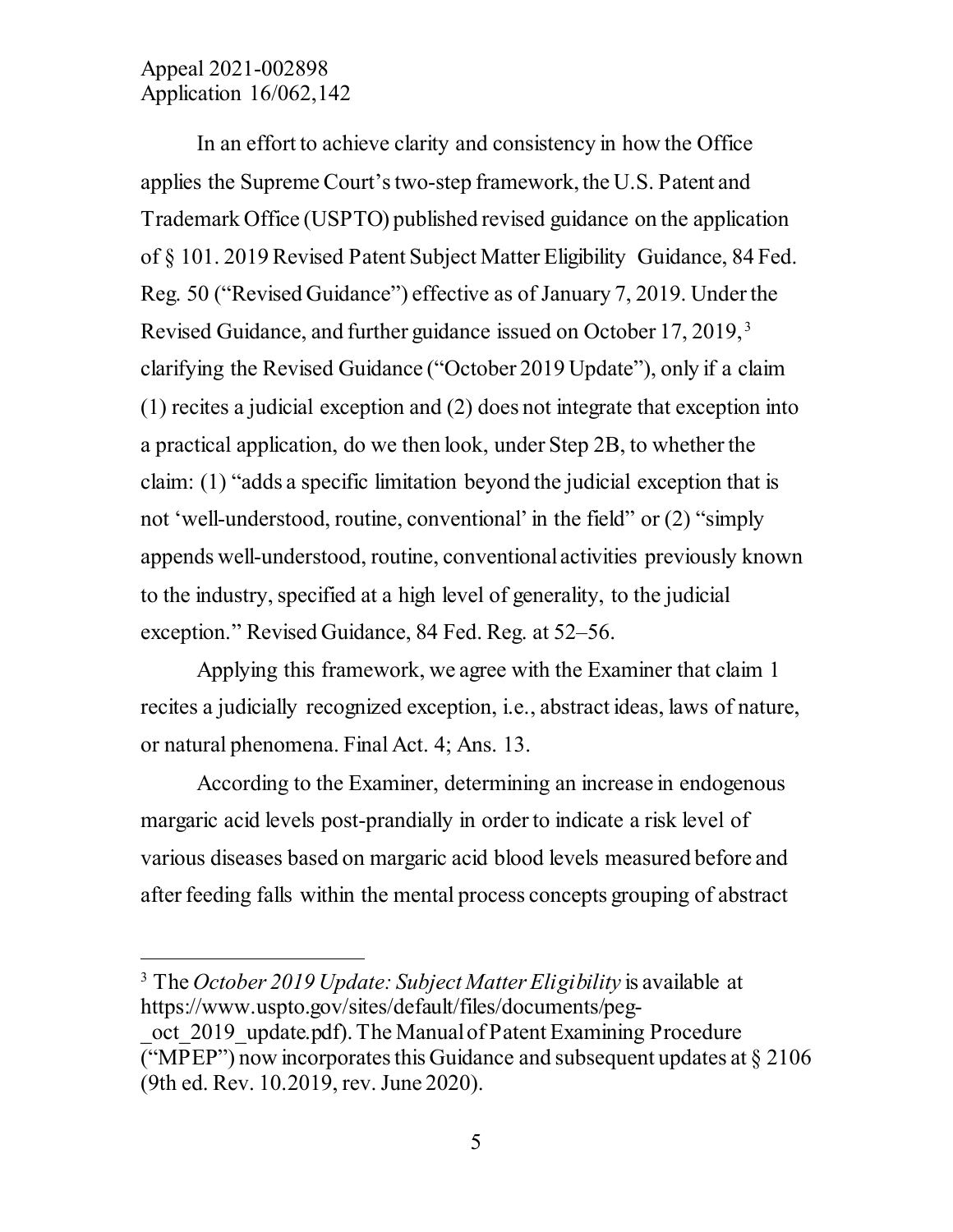ideas. Final Act. 4; Ans. 19; *see* Revised Guidance, 84 Fed. Reg. at 52; October 2019 Update at 7–8 (the mental process grouping includes "collecting information, analyzing it, and displaying certain results of the collection and analysis," "collecting and comparing known information," and "comparing BRCA sequences and determining the existence of alterations"); *see also* Spec. ¶ 19:5–9 (describing margaric acid as a known marker associated with lower risk of various diseases and describing increased endogenous levels of margaric acid observed in cats fed a certain protein to fat ratio diet as beneficial for lowering the risk of those various diseases).

Appellant contends claim 1 does not recite an abstract idea per se because claim 1 does not explicitly recite the terms "comparing" and/or "judging" which appear in the Revised Guidance. Appeal Br. 9–10.

Although claim 1 does not explicitly recite "comparing," it does require a comparison to be made with its recitations "measuring the level of margaric acid in a blood sample . . . before and after feeding the foodstuff" and "an increase in endogenous margaric acid levels." That is, the two recited measurements must be compared in order to obtain from the measured levels of margaric acid in a blood sample the recited "increase in endogenous margaric acid levels." As such, the claim recites a mental process as the Examiner determines.

Additionally, claim 1 is directed to a judicial exception as a law of nature or natural phenomena. In particular, the claimed method is based on the law of nature or natural phenomenon that an increase in endogenous margaric acid levels is associated with a lower risk of various diseases. The focus of claim 1 is on an observed increase in measured margaric acid levels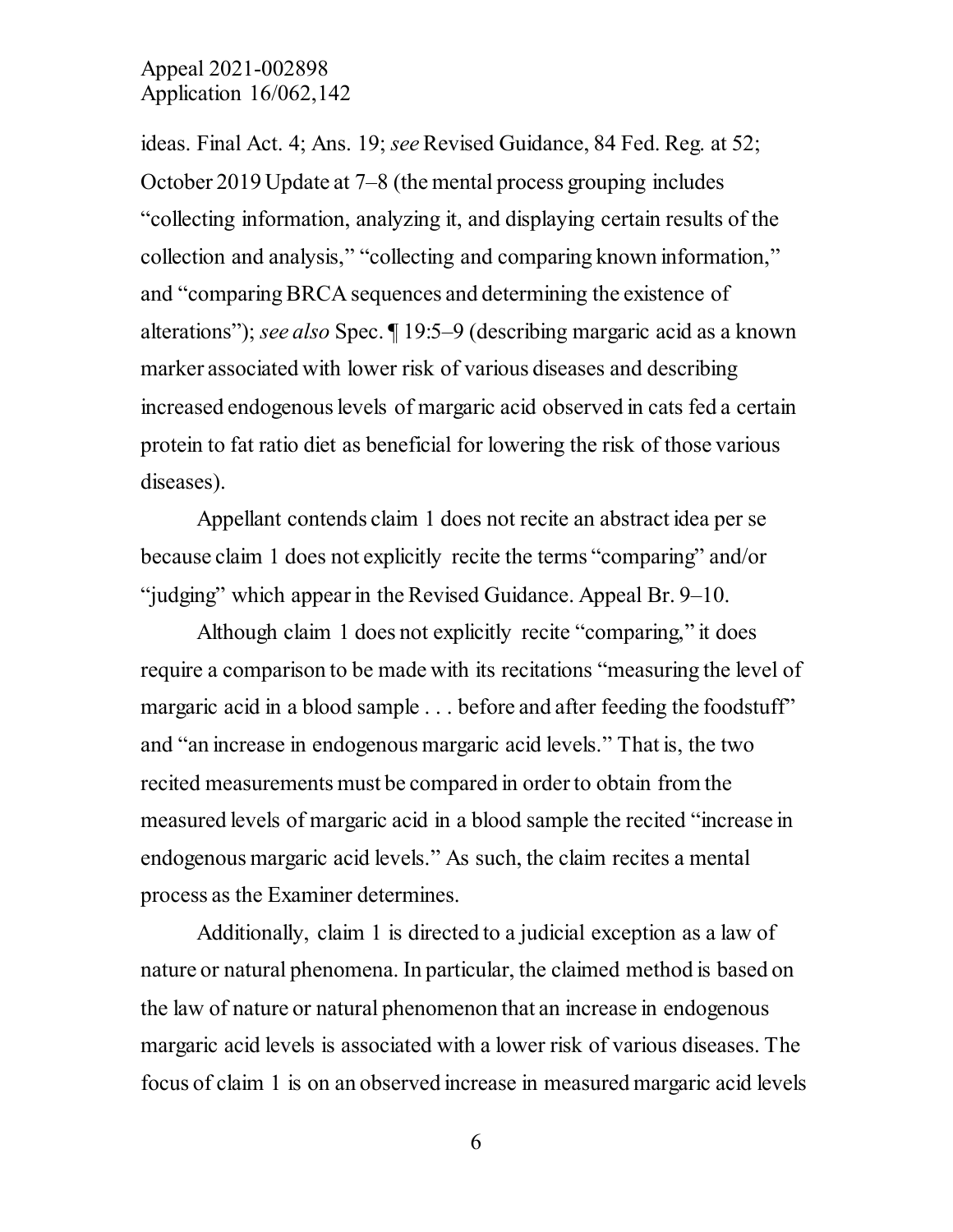before and after feeding foodstuff to a cat. This purpose is reflected in claim 1's preamble "method of screening a foodstuff" and recitation "wherein an increase in endogenous margaric acid levels post-prandially is indicative of a foodstuff effective to prevent or reduce the risk of [various diseases associated with margaric acid]." Appeal Br. 20 (Claims Appendix).

According to the Specification's example, differences were investigated in macronutrient compositions on post-prandial metabolite profiles in cats. Spec. 15: 26–28. The Specification describes the dietary protein to fat ratio of diet 4 exhibiting increased endogenous levels of margaric acid and, therefore, identifies diet 4 as beneficial for lowering the risk of various diseases associated with margaric acid as a marker. *Id.* at 19:5–9. The Specification's description of these steps confirms that they are based on the law of nature or natural phenomenon of increased endogenous margaric acid levels indicating a lower risk of various diseases.

Appellant's method for screening a foodstuff for an optimal level of endogenous margaric acid is analogous to the claimed method in *Mayo* for optimizing therapeutic efficiency for treating a gastrointestinal disorder. The claimed method in *Mayo* (1) administered a drug to a subject, (2) determined the drug level in a subject, and (3) correlated the drug level with either a need to increase or decrease the amount of drug administered to the subject. *Mayo*, 566 U.S. at 74–75. The Supreme Court determined that the claims set forth a relationship between concentrations of certain metabolites in the blood and the likelihood administered doses would be ineffective or produce toxic side effects. *Id.* at 77. The Court determined that such a relationship is a consequence of the body's metabolism, which is an entirely natural process, thus, a claim to the relation sets forth a natural law. *Id.*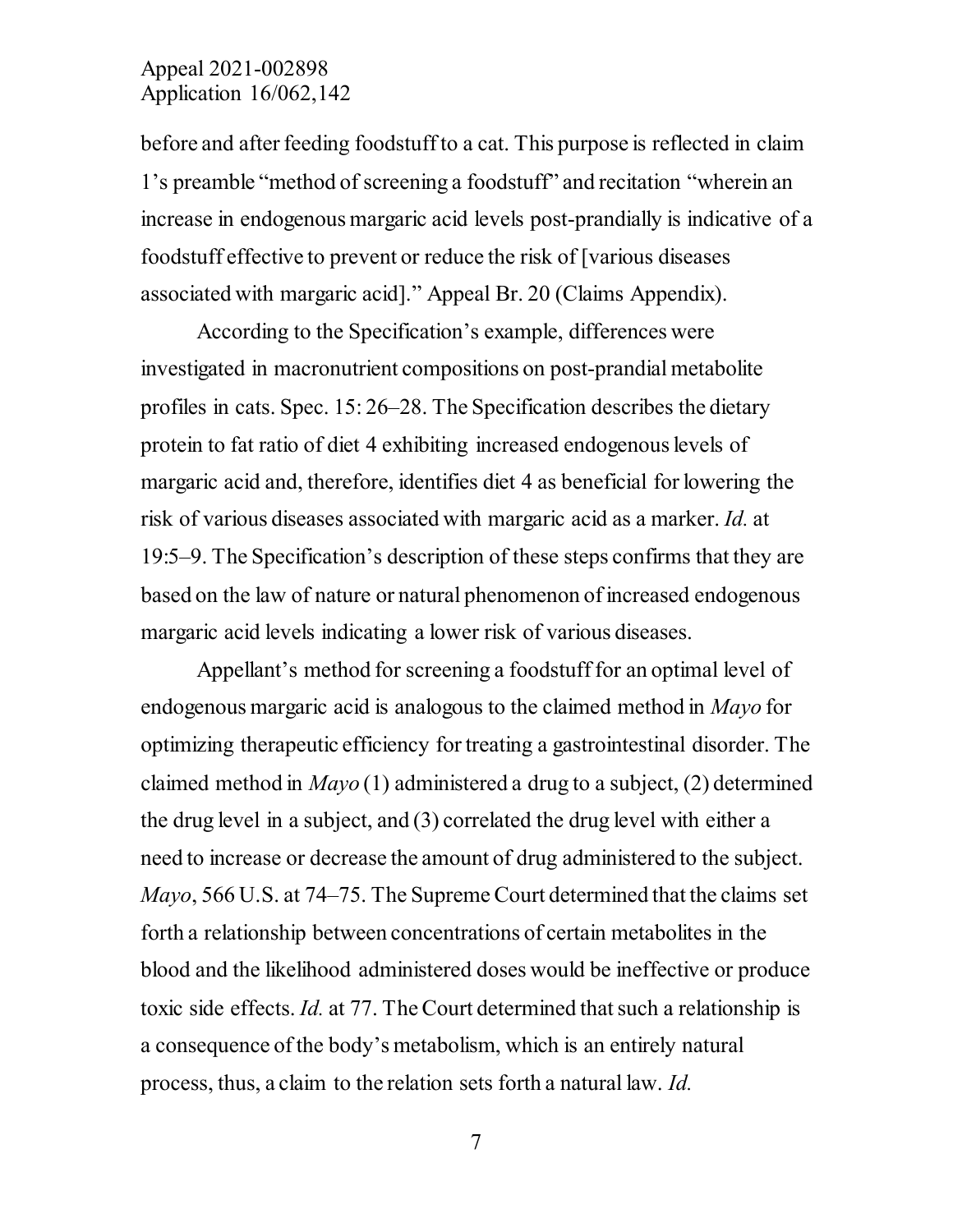Like the claimed method in *Mayo*, Appellant's claim (1) feeds foodstuff to a cat, (2) measures the cat's endogenous margaric acid levels, and (3) correlates a post-prandial increase in the margaric acid level with "a foodstuff effective to prevent or reduce the risk of coronary heart disease, type 2 diabetes and/or inflammation in the cat." Accordingly, we determine that claim 1 recites the judicially recognized exception of a law of nature or natural phenomenon because the relationship between margaric acid level and effectiveness is a consequence of the cat's metabolism, which is an entirely natural process.

#### *Alice Step One/Revised Guidance Step 2A, Prong Two*

We next consider whether claim 1 recites any additional elements that integrate the judicial exception into a practical application. Revised Guidance, 84 Fed. Reg. at 54. We determine that the recited foodstuff in claim 1 does not integrate the judicial exception into a practical application. The foodstuff is a component used to apply the judicial exception as the Examiner finds. Ans. 14. Claim 1 applies the natural phenomenon of endogenous margaric acid levels indicating lower risk of various diseases to the foodstuff consumed by a cat to observe the foodstuff's effectiveness as a particular treatment or prophylaxis for a medical condition or disease. The additional element, thus, is not improved or transformed by the natural phenomenon.

The Specification provides that the foodstuff to be used in the method is "a complete nutritionally balanced pet foodstuff" preferably for a cat. Spec. 4:20–22; *see also id.* at 7:36 ("The pet foodstuff can be a complete and nutritionally balanced pet food product."). The Specification states "[t]he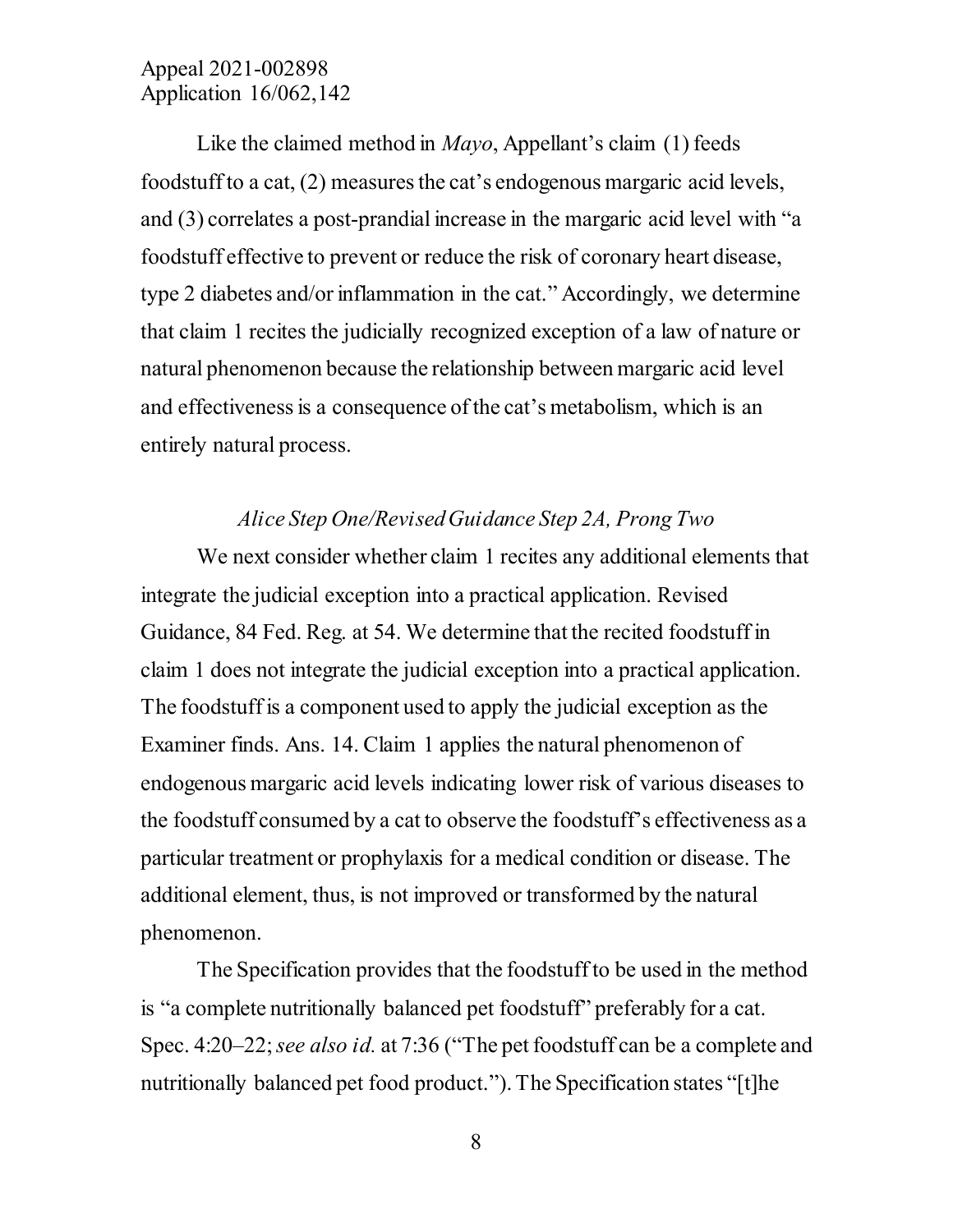purpose of the method of the invention is to provide a diagnosis that the pet foodstuff is the factor providing the effect of increasing the endogenous margaric acid levels in the companion animal." *Id.* at 6:4–6. The Specification acknowledges that margaric acid is a known marker associated with lowering the risk/incidence of insulin resistance, type 2 diabetes, inflammation and coronary heart disease. *Id.* at 6:16–17. The Specification states that the foodstuff "can be made according to any method known in the art" and the measurement of margaric acid levels is made "using standard assays, known in the art, to determine the concentration levels of endogenous margaric acid." *Id.* at 9:25–26, 11:7–8. Thus, the claimed method measures a known marker in a companion animal that is attributable to known pet foodstuffs.

Accordingly, we determine that claim 1 lacks any additional elements that are sufficient to integrate the judicial exception into a practical application.

#### *Alice Step Two/Revised Guidance Step 2B*

We next consider whether claim 1 recites additional elements that, when considered individually or as an ordered combination, provide an inventive concept that is significantly more than the judicial exception. *Alice*, 573 U.S. at 217–18. This step is satisfied when the limitations involve more than well-understood, routine, and conventional activities known in the industry. *See Berkheimer v. HP Inc.*, 881 F.3d 1360, 1367 (Fed. Cir. 2018).

Appellant contends the Examiner's analysis under this step is insufficient "because the Examiner has not established that the preparation of the recited food is routine or conventional." Appeal Br. 15. However, the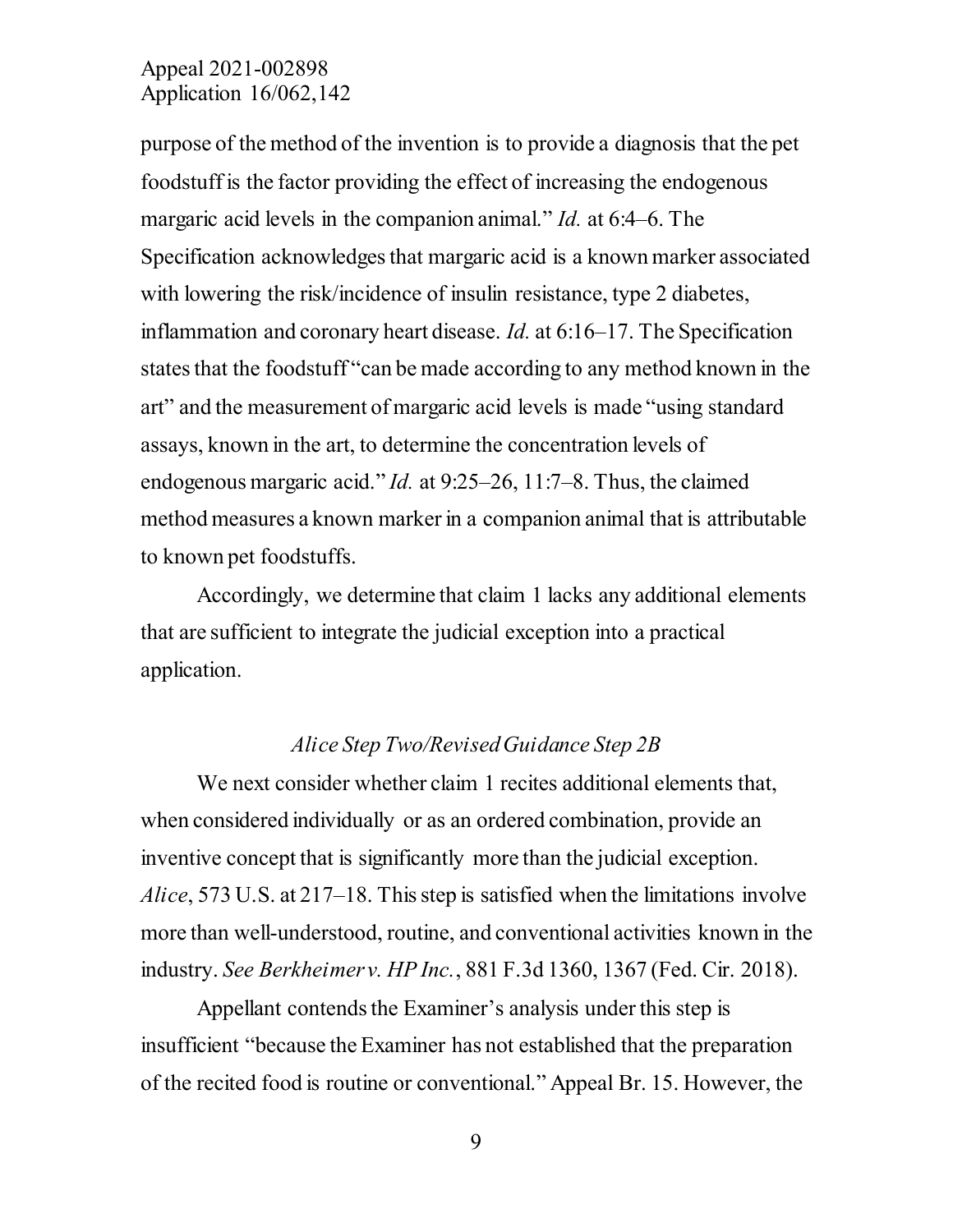Specification itself acknowledges that the preparation of the foodstuff is "made according to any method known in the art" and that "[t]he pet foodstuff can be a complete and nutritionally balanced pet food product." Spec. 7:36, 9:25–26. The cited prior art references likewise show that it was known in the art to prepare cat food with a protein to fat ratio that overlaps the claimed range and to include the recited functional ingredients (amino acids as active ingredients and myristic acid, palmitic acid, stearic acid, and oleic acid to reduce water transmission in kibble). Hewson-Hughes ¶¶ 7, 42; Sunvold ¶¶ 20, 37, 56. Thus, the additional elements, considered individually or as an ordered combination, are merely sample preparation and data gathering as the Examiner determines. Ans. 14–15.

Accordingly, we determine that claims 1–6 are directed to a patent ineligible abstract idea under 35 U.S.C. § 101 without significantly more.

### *Obviousness Rejections of Claims 1–6*

The Examiner finds Hewson-Hughes teaches a foodstuff having overlapping protein and fat ratios for use in preventing or reducing the risk of disease such as diabetes. Final Act. 6–7. The Examiner finds Hewson-Hughes does not disclose the foodstuff comprises amino acids and one or more of myristic acid, palmitic acid, stearic acid, palmitoleic acid, oleic acid, and lineolenic acid as required by claim 1, but finds Sunvold teaches a pet food in the form of a coated kibble that improves vitamin retention which contains amino acids and fatty acids as active ingredients and that myristic acid, palmitic acid, stearic acid, and oleic acid components can assist in reducing water transmission within the coated kibble. *Id.* at 8–9. The Examiner determines it would have been obvious to incorporate amino acids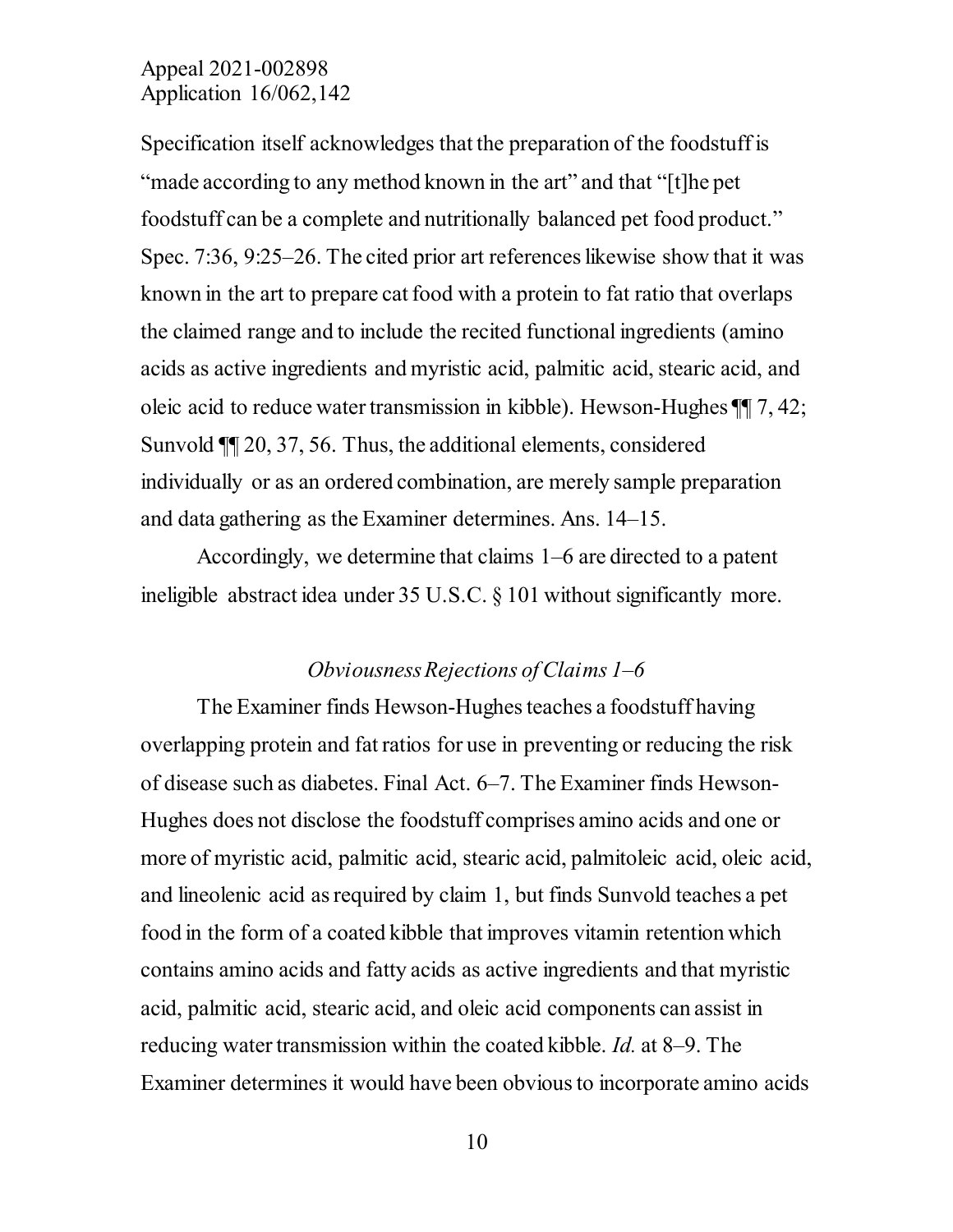and fatty acids into the foodstuff for the benefit of incorporating further active ingredients as taught by Sunvold. *Id.* at 9. The Examiner also finds Jenkins discloses measuring margaric acid levels in a blood sample wherein an increase post-prandially is indicative of a foodstuff useful in preventing and/or reducing the risk of coronary heart disease, type 2 diabetes, and/or inflammation. *Id.* at 9–10. The Examiner determines it would have been obvious to measure the level of margaric acid in a blood sample before and after feeding the foodstuff as taught by Jenkins because both Hewson-Hughes and Jenkins are direct to control of diabetes through improved diet. *Id.* at 10.

Appellant does not separately argue the obviousness rejections nor separately argue the claims. Appeal Br. 15–18. Therefore, we confine our discussion to claim 1, which we select as representative. Claims 2–6 stand or fall with claim 1. *See* 37 C.F.R. § 41.37(c)(1)(iv).

Appellant argues that the Examiner's prior art combination is based on impermissible hindsight because a person having ordinary skill in the art at the time of the invention would have had to pick and choose at least one of aspartic acid, serine, glutamic acid, glycine, alanine, and proline from 225 possibilities listed in Sunvold's paragraph 37 and one of myristic acid, palmitic acid, stearic acid, palmitroleic acid, oleic acid, and linolenic acid from more than 283 possibilities listed in paragraphs 37 and 56, which Appellant asserts amount to 39,903 possible combinations of two. Appeal Br. 16–17.

Appellant's argument is not persuasive of error because Sunvold teaches it would be beneficial to incorporate further active ingredients into the foodstuff as the Examiner finds. Ans. 17; Sunvold ¶ 37. Claim 1 does not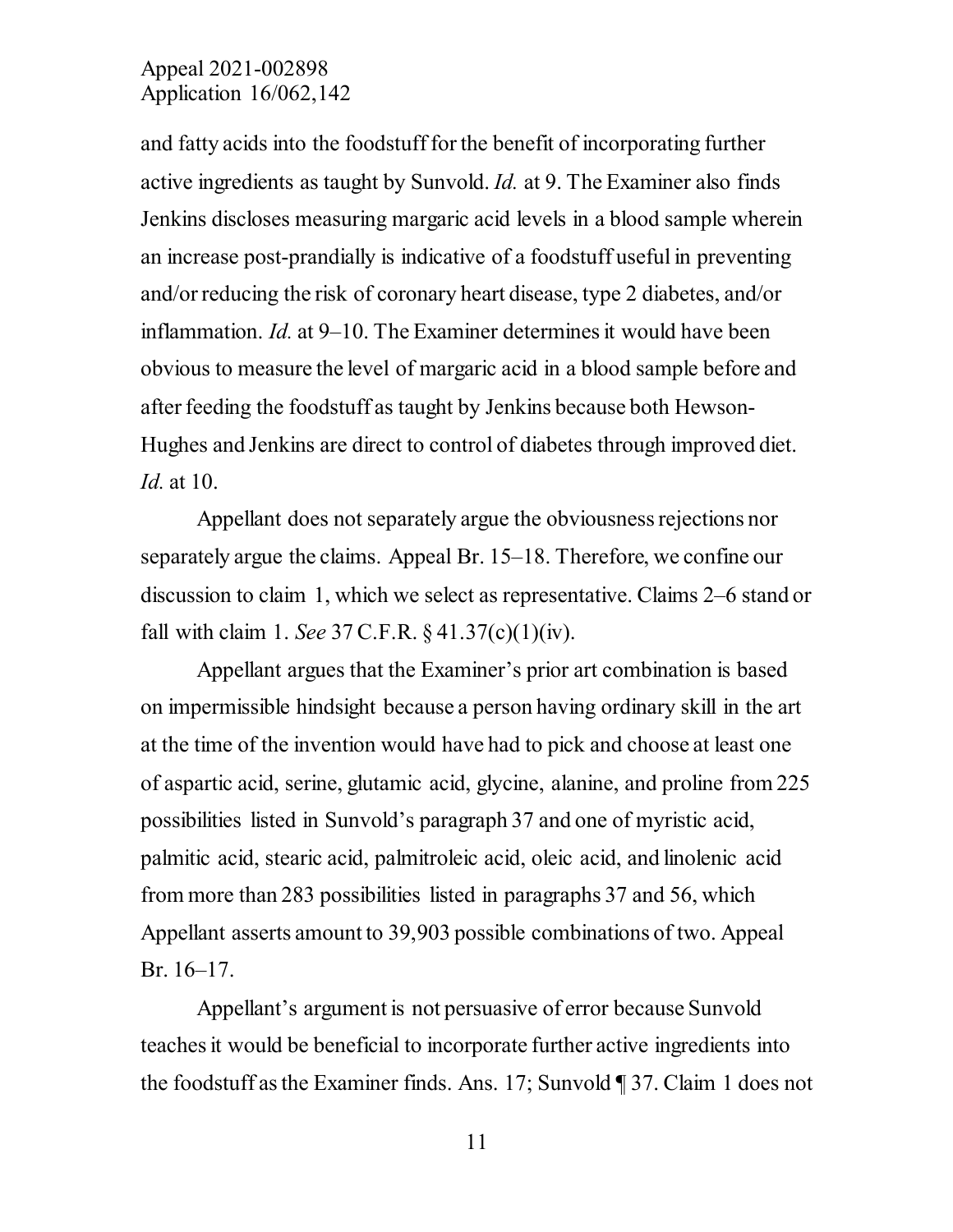require one component from group (a) and one component from group (b) as Appellant asserts. Rather, claim 1 recites "one or more" of the components in groups (a) and (b), which Sunvold groups together as amino acids and components for assisting in reducing water transmission within a coated kibble. Sunvold ¶¶ 37, 56. Thus, it would have been within the level of skill of a person having ordinary skill in the art to combine one or more of these components according to known methods to yield predicable results as shown by Sunvold, which lists the components of groups (a) and (b) together with equivalents. *See KSR Int'l Co. v. Teleflex Inc.*, 550 U.S. 398, 417 (2007) ("[W]hen a patent 'simply arranges old elements with each performing the same function it had been known to perform' and yields no more than one would expect from such an arrangement, the combination is obvious.").

Accordingly, we affirm the rejection of claim 1 under 35 U.S.C. § 103.

#### **CONCLUSION**

The Examiner did not err in rejecting claims 1–6 under 35 U.S.C. §§ 101 and 103.